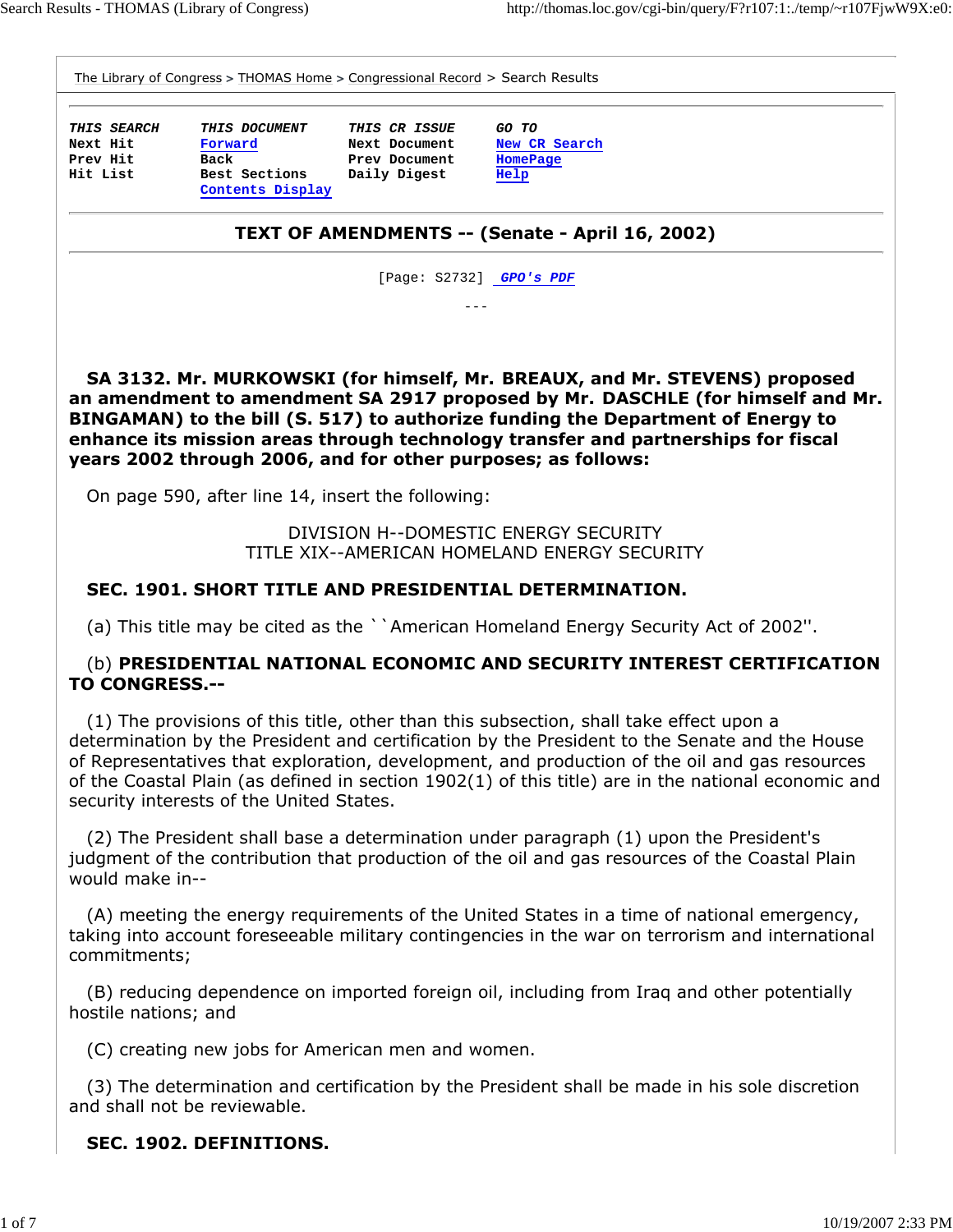In this title:

 (1) COASTAL PLAIN.--The term ``Coastal Plain'' means that area identified as such in the map entitled ``Arctic National Wildlife Refuge'', dated August 1980, as referenced in section 1002(b) of the Alaska National Interest Lands Conservation Act of 1980 (16 U.S.C. 3142(b)(1)), comprising approximately 1,549,000 acres, and as legally described in appendix I to part 37 of title 50, Code of Federal Regulations.

(2) **SECRETARY.--**The term ``Secretary", except as otherwise provided, means the Secretary of the Interior or the Secretary's designee.

(3) **KAKTOVIK.--**The term ``Kaktovik'' means the home of the only human residents of the Arctic National Wildlife Refuge.

# SEC. 1903. LEASING PROGRAM FOR LANDS WITHIN THE COASTAL PLAIN.

(a) IN GENERAL.--The Secretary shall take such actions as are necessary--

 (1) to establish and implement in accordance with this title a competitive oil and gas leasing program under the Mineral Leasing Act (30 U.S.C. 181 et seq.) that will result in an environmentally sound program for the exploration, development, and production of the oil and gas resources of the Coastal Plain;

 (2) to administer the provisions of this title through regulations, lease terms, conditions, restrictions, prohibitions, stipulations, and other provisions that ensure the oil and gas exploration, development, and production activities on the Coastal Plain will result in no significant adverse effect on fish and wildlife, their habitat, subsistence resources, and the environment, and including, in furtherance of this goal, by requiring the application of the best commercially available technology for oil and gas exploration, development, and production to all exploration, development, and production operations under this title in a manner that ensures the receipt of fair market value by the public for the mineral resources to be leased; and

 (3) to consult with the representatives of the City of Kaktovik and the Kaktovik Inupiat Corporation to ensure that the oil and gas exploration, development and production activities authorized by this title are conducted in a manner that recognizes the interests of the city, the corporation, and the residents of Kaktovik, their culture, their traditional subsistence activities, and their use of the resources of the Coastal Plain.

 (b) REPEAL.--Section 1003 of the Alaska National Interest Lands Conservation Act of 1980 (16 U.S.C. 3143) is repealed.

## (c) COMPLIANCE WITH REQUIREMENTS UNDER CERTAIN OTHER LAWS.--

 (1) COMPATIBILITY.--For purposes of the National Wildlife Refuge System Administration Act of 1966, the oil and gas leasing program and activities authorized by this section in the Coastal Plain are deemed to be compatible with the purposes for which the Arctic National Wildlife Refuge was established, and that no further findings or decisions are required to implement this determination.

 (2) ADEQUACY OF THE DEPARTMENT OF THE INTERIOR'S LEGISLATIVE ENVIRONMENTAL IMPACT STATEMENT.--The ``Final Legislative Environmental Impact Statement'' (April 1987) on the Coastal Plain prepared pursuant to section 1002 of the Alaska National Interest Lands Conservation Act of 1980 (16 U.S.C. 3142) and section 102(2)(C) of the National Environmental Policy Act of 1969 (42 U.S.C. 4332(2)(C)) is deemed to satisfy the requirements under the National Environmental Policy Act of 1969 that apply with respect to actions authorized to be taken by the Secretary to develop and promulgate the regulations for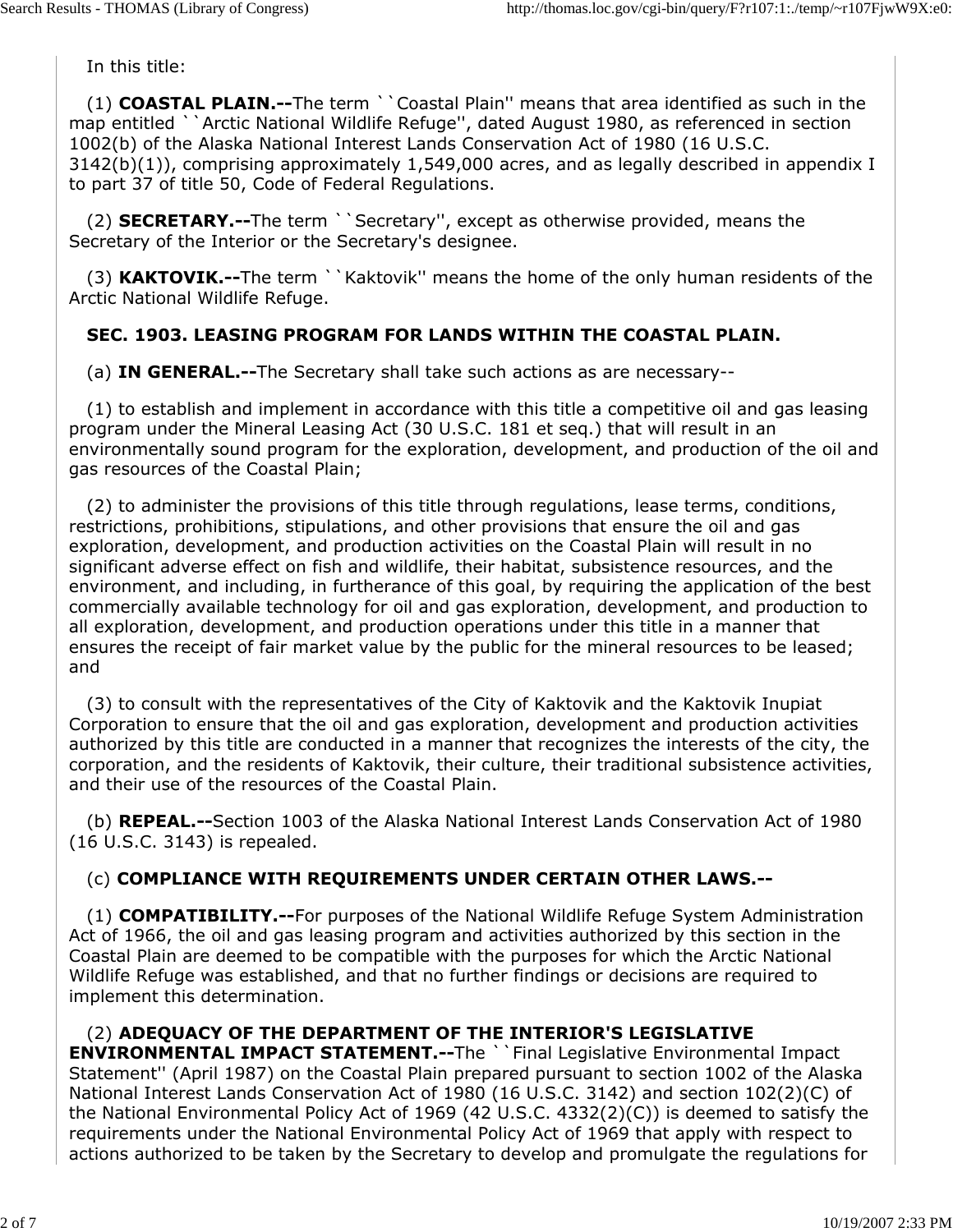the establishment of a leasing program authorized by this title before the conduct of the first lease sale.

 (3) COMPLIANCE WITH NEPA FOR OTHER ACTIONS.--Before conducting the first lease sale under this title, the Secretary shall prepare an environmental impact statement under the National Environmental Policy Act of 1969 with respect to the actions authorized by this title that are not referred to in paragraph (2). Notwithstanding any other law, the Secretary is not required to identify non-leasing alternative courses of action or to analyze the environmental effects of such courses of action. The Secretary shall only identify a preferred action for such leasing and a single leasing alternative, and analyze the environmental effects and potential mitigation measures for those two alternatives. The identification of the preferred action and related analysis for the first lease sale under this title shall be completed within 18 months after the date of the enactment of this Act. The Secretary shall only consider public comments that specifically address the Secretary's preferred action and that are filed within 20 days after publication of an environmental analysis. Notwithstanding any other law, compliance with this paragraph is deemed to satisfy all requirements for the analysis and consideration of the environmental effects of proposed leasing under this title.

(d) **RELATIONSHIP TO STATE AND LOCAL AUTHORITY.--Nothing in this title shall be** considered to expand or limit State and local regulatory authority.

#### (e) SPECIAL AREAS.--

 (1) IN GENERAL.--The Secretary, after consultation with the State of Alaska, the city of Kaktovik, and the North Slope Borough, may designate up to a total of 45,000 acres of the Coastal Plain as a Special Area if the Secretary determines that the Special Area is of such unique character and interest so as to require special management and regulatory protection. The Secretary shall designate as such a Special Area the Sadlerochit Spring area, comprising approximately 4,000 acres as depicted on the map referred to in section 1902(1).

 (2) MANAGEMENT.--Each such Special Area shall be managed so as to protect and preserve the area's unique and diverse character including its fish, wildlife, and subsistence resource values.

(3) **EXCLUSION FROM LEASING OR SURFACE OCCUPANCY.** --The Secretary may exclude any Special Area from leasing. If the Secretary leases a Special Area, or any part thereof, for purposes of oil and gas exploration, development, production, and related activities, there shall be no surface occupancy of the lands comprising the Special Area.

 (4) DIRECTIONAL DRILLING.--Notwithstanding the other provisions of this section, the Secretary may lease all or a portion of a Special Area under terms that permit the use of horizontal drilling technology from sites on leases located outside the area.

 (f) LIMITATION ON CLOSED AREAS.--The Secretary's sole authority to close lands within the Coastal Plain to oil and gas leasing and to exploration, development, and production is that set forth in this title.

(g) REGULATIONS.--

[Page: S2733] **GPO's PDF**

(1) IN GENERAL.--The Secretary shall prescribe such regulations as may be necessary to carry out this title, including rules and regulations relating to protection of the fish and wildlife, their habitat, subsistence resources, and environment of the Coastal Plain, by no later than 15 months after the date of the enactment of this title.

(2) REVISION OF REGULATIONS.--The Secretary shall periodically review and, if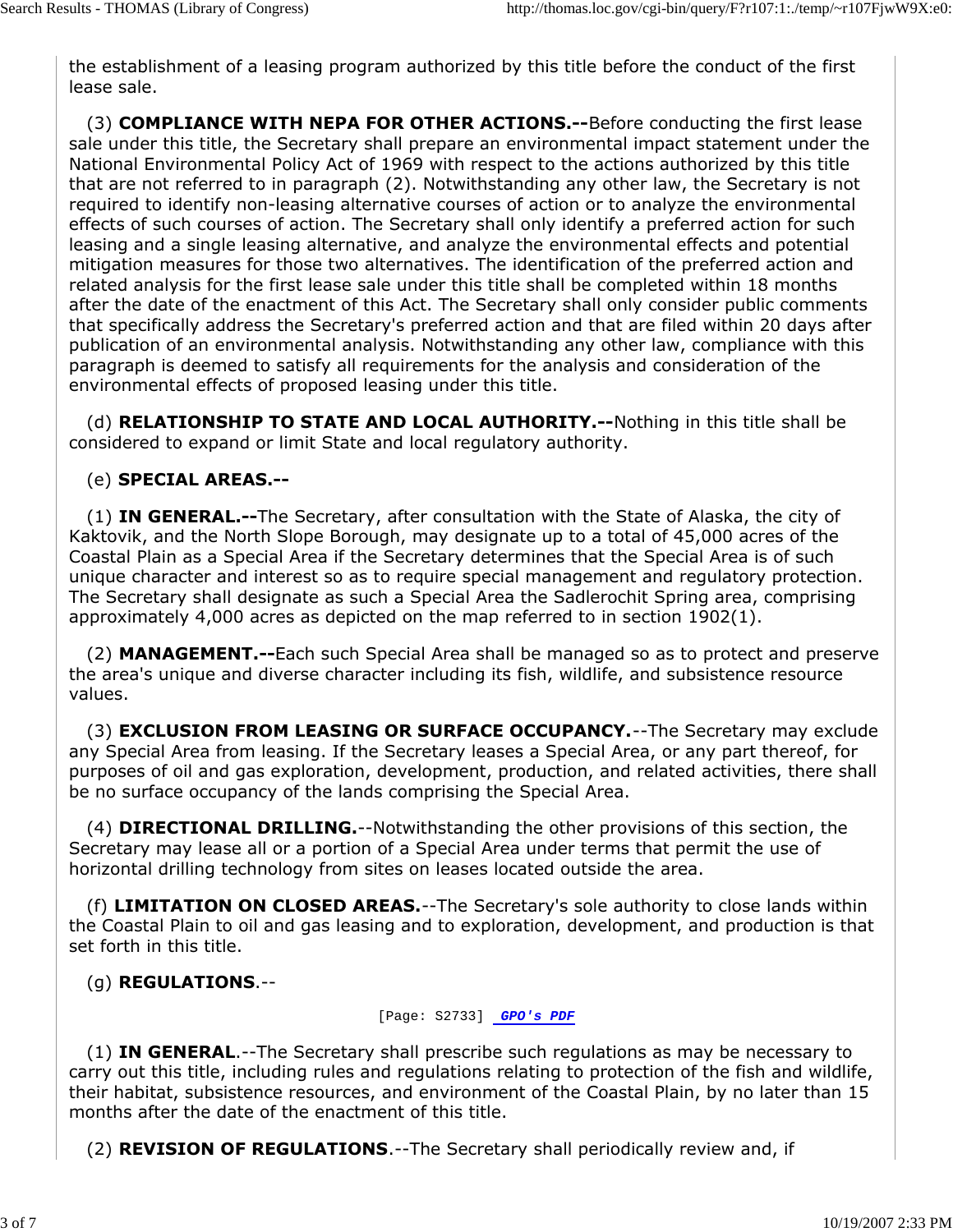appropriate, revise the rules and regulations issued under subsection (a) to reflect any significant biological, environmental, or engineering data that come to the Secretary's attention.

### SEC. 1904. LEASE SALES.

(a) IN GENERAL.--Lands may be leased pursuant to this title to any person qualified to obtain a lease for deposits of oil and gas under the Mineral Leasing Act (30 U.S.C. 181 et seq.).

(b) PROCEDURES.--The Secretary shall, by regulation, establish procedures for--

 (1) receipt and consideration of sealed nominations for any area in the Coastal Plain for inclusion in, or exclusion (as provided in subsection (c)) from, a lease sale;

(2) the holding of lease sales after such nomination process; and

 (3) public notice of and comment on designation of areas to be included in, or excluded from, a lease sale.

 (c) LEASE SALE BIDS.--Bidding for leases under this title shall be by sealed competitive cash bonus bids.

(d) **ACREAGE MINIMUM IN FIRST SALE.**--In the first lease sale under this title, the Secretary shall offer for lease those tracts the Secretary considers to have the greatest potential for the discovery of hydrocarbons, taking into consideration nominations received pursuant to subsection  $(b)(1)$ , but in no case less than 200,000 acres.

(e) TIMING OF LEASE SALES.--The Secretary shall--

 (1) conduct the first lease sale under this title within 22 months after the date of the enactment of this title; and

 (2) conduct additional sales so long as sufficient interest in development exists to warrant, in the Secretary's judgment, the conduct of such sales.

#### SEC. 1905. GRANT OF LEASES BY THE SECRETARY.

(a) **IN GENERAL.**--The Secretary may grant to the highest responsible qualified bidder in a lease sale conducted pursuant to section 1904 any lands to be leased on the Coastal Plain upon payment by the lessee of such bonus as may be accepted by the Secretary.

(b) **SUBSEQUENT TRANSFERS.**--No lease issued under this title may be sold, exchanged, assigned, sublet, or otherwise transferred except with the approval of the Secretary. Prior to any such approval the Secretary shall consult with, and give due consideration to the views of, the Attorney General.

## SEC. 1906. LEASE TERMS AND CONDITIONS.

(a) IN GENERAL.--An oil or gas lease issued pursuant to this title shall--

 (1) provide for the payment of a royalty of not less than 12 1/2 percent in amount or value of the production removed or sold from the lease, as determined by the Secretary under the regulations applicable to other Federal oil and gas leases;

 (2) provide that the Secretary may close, on a seasonal basis, portions of the Coastal Plain to exploratory drilling activities as necessary to protect caribou calving areas and other species of fish and wildlife;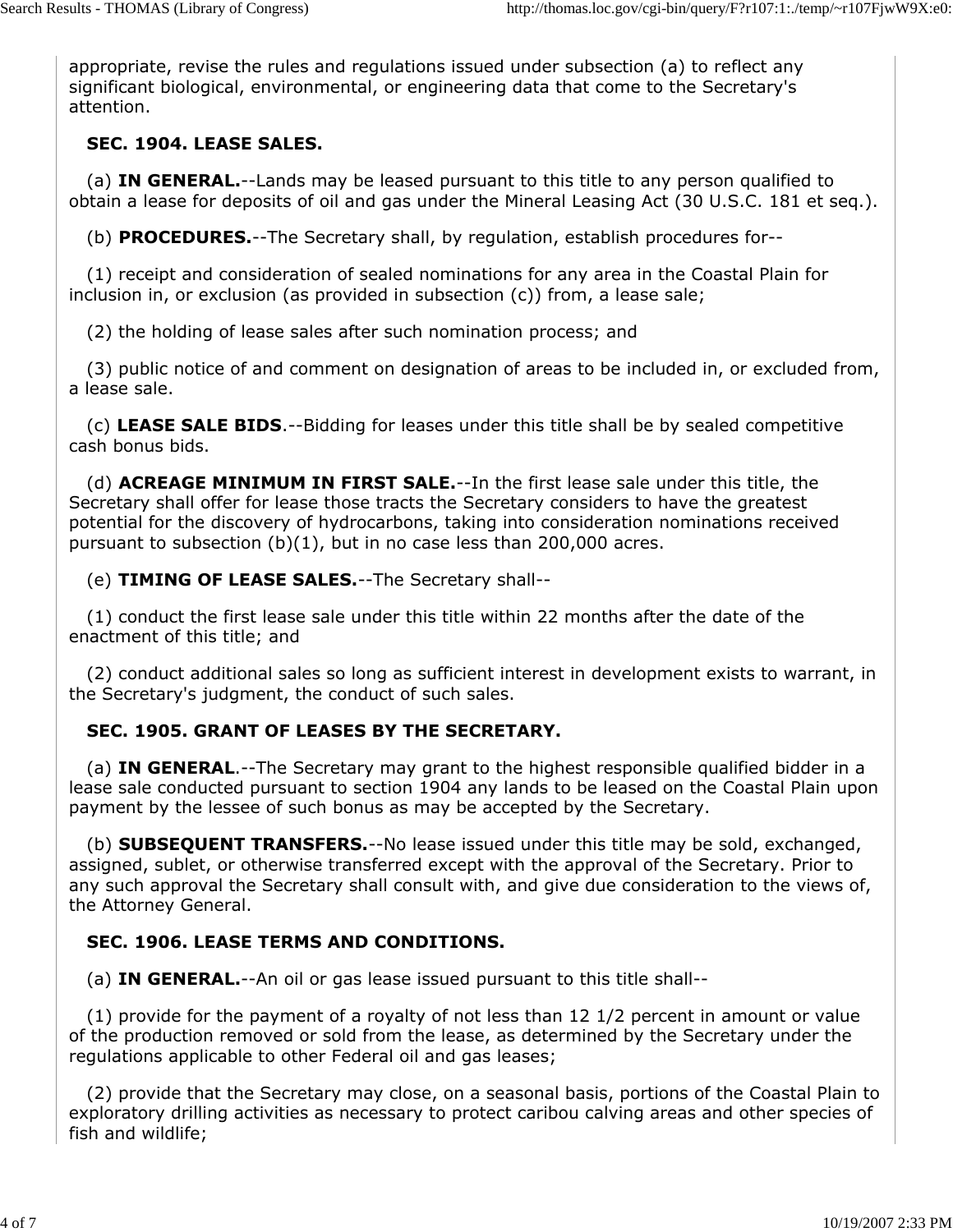(3) require that the lessee of lands within the Coastal Plain shall be fully responsible and liable for the reclamation of lands within the Coastal Plain and any other Federal lands that are adversely affected in connection with exploration, development, production, or transportation activities conducted under the lease and within the Coastal Plain by the lessee or by any of the subcontractors or agents of the lessee;

 (4) provide that the lessee may not delegate or convey, by contract or otherwise, the reclamation responsibility and liability to another person without the express written approval of the Secretary;

 (5) provide that the standard of reclamation for lands required to be reclaimed under this title shall be, as nearly as practicable, a condition capable of supporting the uses which the lands were capable of supporting prior to any exploration, development, or production activities, or upon application by the lessee, to a higher or better use as approved by the Secretary;

 (6) contain terms and conditions relating to protection of fish and wildlife, their habitat, and the environment as required pursuant to section 1903(a)(2);

 (7) provide that the lessee, its agents, and its contractors use best efforts to provide a fair share, as determined by the level of obligation previously agreed to in the 1974 agreement implementing section 29 of the Federal Agreement and Grant of Right of Way for the Operation of the Trans-Alaska Pipeline, of employment and contracting for Alaska Natives and Alaska Native Corporations from throughout the State;

(8) prohibit the export of oil produced under the lease, except exports to Israel; and

 (9) contain such other provisions as the Secretary determines necessary to ensure compliance with the provisions of this title and the regulations issued under this title.

(b) **ENERGY SECURITY OF ISRAEL.**--To further the purposes of paragraph  $(a)(8)$ , the oil supply arrangement between the United States and Israel, as memorialized in a Memorandum of Agreement which entered into force on November 25, 1979, as extended through 2004, and the related Contingency Implementing Arrangements for the Memorandum of Agreement, as extended through 2004, are extended through 2014.

 (c) PROJECT LABOR AGREEMENTS.--The Secretary, as a term and condition of each lease under this title and in recognizing the Government's proprietary interest in labor stability and in the ability of construction labor and management to meet the particular needs and conditions of projects to be developed under the leases issued pursuant to this title and the special concerns of the parties to such leases, shall require that the lessee and its agents and contractors negotiate to obtain a project labor agreement for the employment of laborers and mechanics on production, maintenance, and construction under the lease.

#### SEC. 1907. COASTAL PLAIN ENVIRONMENTAL PROTECTION.

 (a) NO SIGNIFICANT ADVERSE EFFECT STANDARD TO GOVERN AUTHORIZED COASTAL PLAIN ACTIVITIES.--The Secretary shall, consistent with the requirements of section 1903, administer the provisions of this title through regulations, lease terms, conditions, restrictions, prohibitions, stipulations, and other provisions that--

 (1) ensure the oil and gas exploration, development, and production activities on the Coastal Plain will result in no significant adverse effect on fish and wildlife, their habitat, and the environment;

 (2) require the application of the best commercially available technology for oil and gas exploration, development, and production on all new exploration, development, and production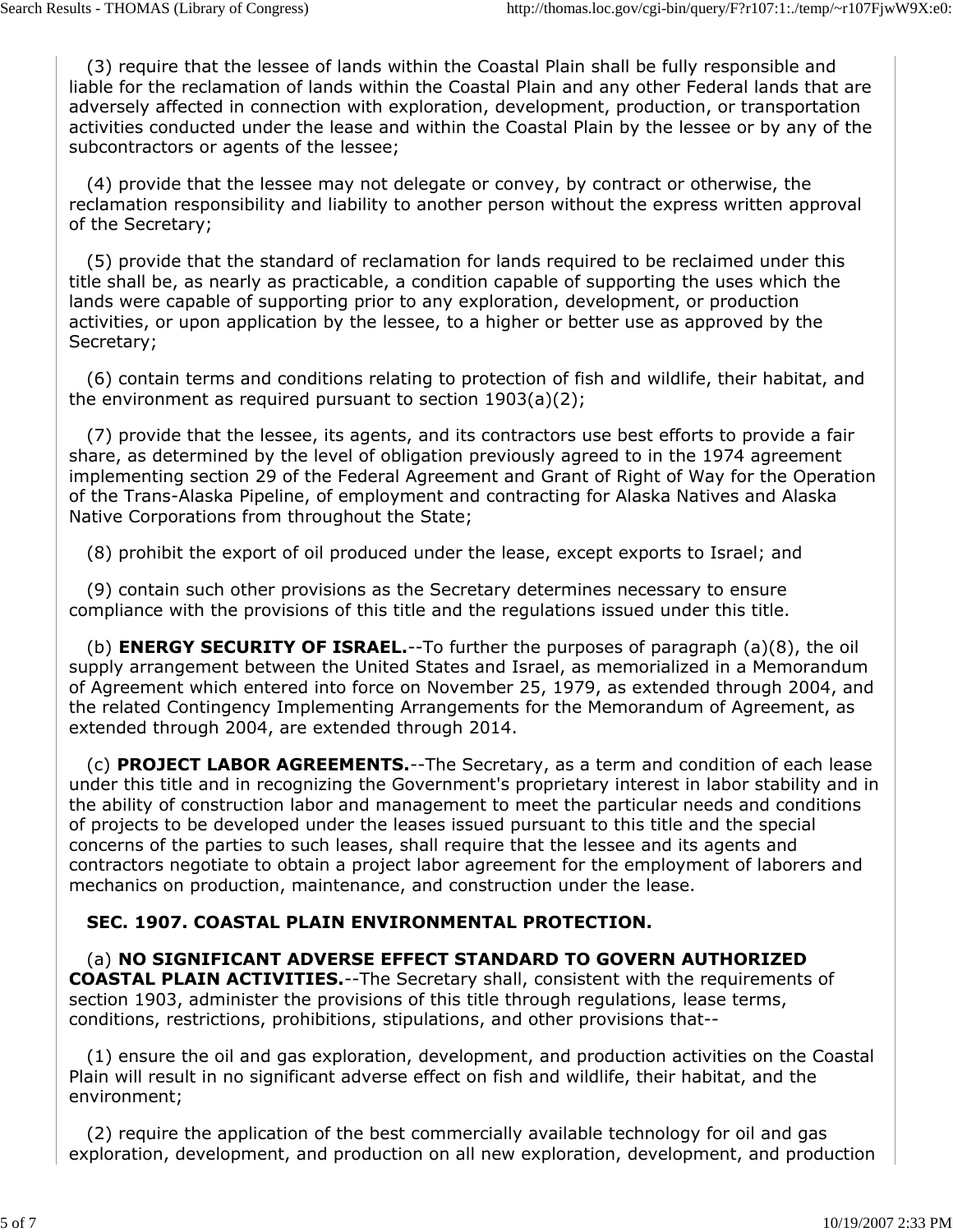operations; and

 (3) ensure that the maximum amount of surface acreage covered by production and support facilities, including airstrips and any areas covered by gravel berms or piers for support of pipelines, does not exceed 2,000 acres on the Coastal Plain.

(b) **SITE-SPECIFIC ASSESSMENT AND MITIGATION.**--The Secretary shall also require, with respect to any proposed drilling and related activities, that--

 (1) a site-specific analysis be made of the probable effects, if any, that the drilling or related activities will have on fish and wildlife, their habitat, and the environment;

 (2) a plan be implemented to avoid, minimize, and mitigate (in that order and to the extent practicable) any significant adverse effect identified under paragraph (1); and

 (3) the development of the plan shall occur after consultation with the agency or agencies having jurisdiction over matters mitigated by the plan.

 (c) REGULATIONS TO PROTECT COASTAL PLAIN FISH AND WILDLIFE RESOURCES, SUBSISTENCE USERS, AND THE ENVIRONMENT.--Before implementing the leasing program authorized by this title, the Secretary shall prepare and promulgate regulations, lease terms, conditions, restrictions, prohibitions, stipulations, and other measures designed to ensure that the activities undertaken on the Coastal Plain under this title are conducted in a manner consistent with the purposes and environmental requirements of this title.

(d) COMPLIANCE WITH FEDERAL AND STATE ENVIRONMENTAL LAWS AND OTHER REQUIREMENTS.--The proposed regulations, lease terms, conditions, restrictions, prohibitions, and stipulations for the leasing program under this title shall require compliance with all applicable provisions of Federal and State environmental law and shall also require the following:

 (1) Standards at least as effective as the safety and environmental mitigation measures set forth in items 1 through 29 at pages 167 through 169 of the `Final Legislative Environmental Impact Statement' (April 1987) on the Coastal Plain.

 (2) Seasonal limitations on exploration, development, and related activities, where necessary, to avoid significant adverse effects during periods of concentrated fish and wildlife breeding, denning, nesting, spawning, and migration.

 (3) That exploration activities, except for surface geological studies, be limited to the period between approximately November 1 and May 1 each year and that exploration activities shall be supported by ice roads, winter trails with adequate snow cover, ice pads, ice airstrips, and air transport methods, except that such exploration activities may occur at other times, if--

 (A) the Secretary determines, after affording an opportunity for public comment and review, that special circumstances exist necessitating that exploration activities be conducted at other times of the year; and

 (B) the Secretary finds that such exploration will have no significant adverse effect on the fish and wildlife, their habitat, and the environment of the Coastal Plain. (4) Design safety and construction standards for all pipelines and any access and service roads, that--

 (A) minimize, to the maximum extent possible, adverse effects upon the passage of migratory species such as caribou; and

 (B) minimize adverse effects upon the flow of surface water by requiring the use of culverts, bridges, and other structural devices.